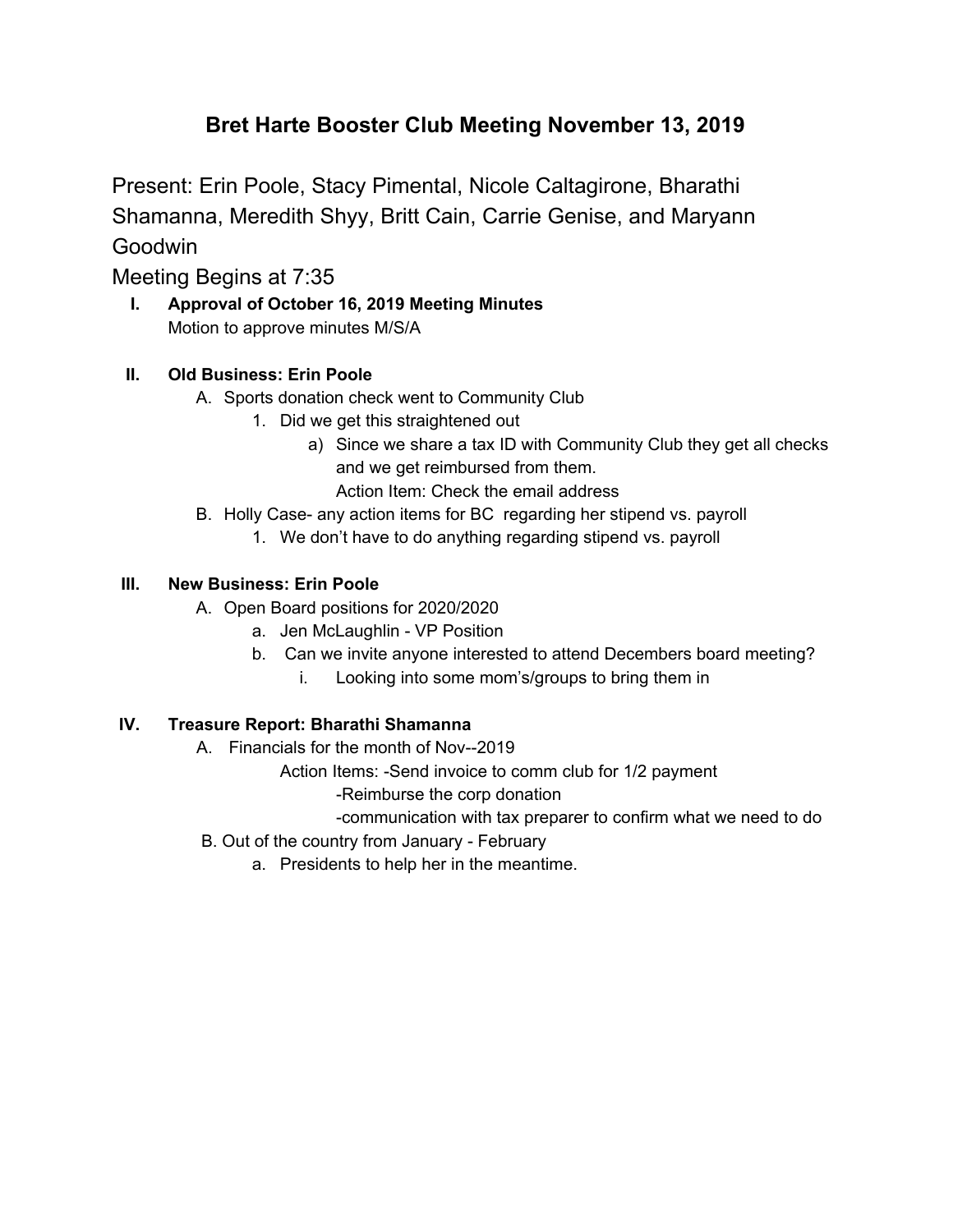| 11/12/2019                                   |              |                                |          |                                       |
|----------------------------------------------|--------------|--------------------------------|----------|---------------------------------------|
| Available balance as of today:               | \$74,657.93  |                                |          |                                       |
| Savings:                                     | \$1,642.17   |                                |          |                                       |
| 12 month CD : maturity:6/22/2020 current bal | \$38,334.32  |                                |          |                                       |
| 9 month CD : maturity:6/21/2020 current bala | \$47,503.84  |                                |          |                                       |
|                                              |              |                                |          |                                       |
| Total money as of today                      | \$162,138.26 |                                |          |                                       |
|                                              |              |                                |          |                                       |
|                                              |              |                                |          |                                       |
|                                              |              |                                |          |                                       |
|                                              |              |                                |          |                                       |
|                                              |              |                                |          |                                       |
| Income                                       |              | <b>Expense</b>                 |          |                                       |
|                                              |              |                                |          |                                       |
| E-script                                     | 0.23         | Almaden Little League          |          | 800 2 Baseball Team                   |
| <b>Race Wire</b>                             | 18754.75     | <b>Roland Genise</b>           |          | 1213.83 P.E Equipment                 |
| <b>Bank Adjustment</b>                       | 0.06         | <b>Britt Cain</b>              |          | 117.96 Banners                        |
| Wrestling                                    | 1450         | California Sports Design       |          | 3138.79 Wrestling/polos/Softball hats |
| Soccer                                       | 2110         | <b>Union Middle School</b>     |          | 120 1st Timers - Wrestling            |
| <b>Baseball Hat Sale</b>                     | 40           | <b>Union Middle School</b>     |          | 120 Graveyard Grapplers               |
| Girls Basketball -8th 'A' Team               | 1440         | <b>Britt Cain</b>              |          | 822.46 Banner/Baseball/Handball goals |
| Girls Basketball -6/7th 'B' Team             | 1100         | <b>Roland Genise</b>           |          | 816.48 P.E Equipment                  |
| <b>RTR Sponsorship</b>                       | 2700         | San Francisco CalHeat          |          | 400 League & Tournament Fee           |
|                                              |              | <b>Willow Glen Middle Scho</b> |          | 1100 Holiday Hoops - Basketball       |
|                                              |              | <b>Greenesport Association</b> |          | 180 Softball-Girls                    |
|                                              |              | Jensen Scales Inc              |          | 323 Wrestling Scales Calibaration     |
|                                              |              | <b>Natalie Mensses</b>         |          | 48.79 XC reimburesments               |
|                                              |              | <b>Bret Harte Middle</b>       |          | 13437.19 Coaches Stipend              |
|                                              |              | Miller Middle School           |          | 200 Wrestling Tournament              |
|                                              |              | Carrie Genise                  |          | 301.14 RTR Custodial Fee              |
|                                              |              | <b>ICAND</b>                   |          | 448.61 Volunteer Vests                |
|                                              |              | City of San Jose               |          | 240 S.E.U Street Closure              |
|                                              |              | City of San Jose               |          | 610.88 RTR Pre Event Billing          |
|                                              |              | Hoover Middle School           |          | 200 BH Wrestling                      |
|                                              |              | Bharathi Shamanna              |          | 22 Purchased Postage Stamps           |
|                                              |              |                                |          |                                       |
|                                              |              |                                |          |                                       |
|                                              | 27595.04     |                                | 24661.13 |                                       |

## **V. Athletic Director Report- Carrie Genise**

- A. Team/s in season: Cheer, Wrestling, 6/7<sup>th</sup> Baseball, 8<sup>th</sup> Baseball, Team Handball, 6/7<sup>th</sup> Girls BB, 8<sup>th</sup> Girls BB and Boys Soccer.
- B. **Team/s finishing season:** Baseball will be ending in less than two weeks, Girls BB and Boys Soccer will end shortly after that.
- C. Team/s beginning season: Boys 6/7<sup>th</sup> BB starts Dec. 2<sup>nd</sup>, Boys 8<sup>th</sup> BB starts Dec. 2<sup>nd</sup>, Girls Soccer starts Dec. 2<sup>nd</sup>
- **D. Month in review**…
	- a. Emailed potential roller hockey coach once again; sadly, coach Scott may not be able to coach Roller Hockey this school year.
	- b. Cleared medical and parent forms on RMA.
	- c. Communicated with returning and new coaches over text, phone and email.
	- d. Communicated with Michelle Elliot (in HR at DO), about new coach stipend process